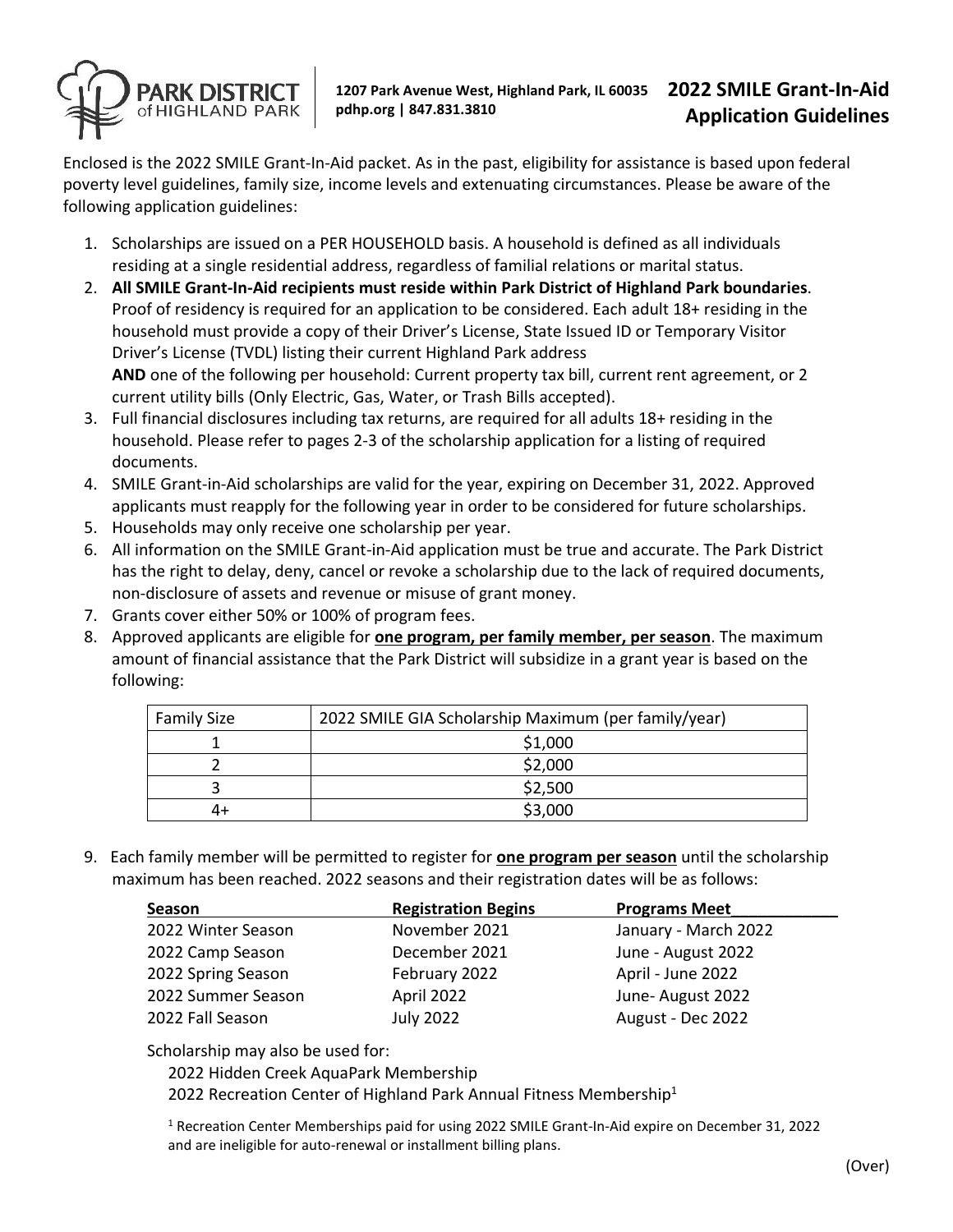- 10. Please do not register for programs until you receive your scholarship. **The Park District will not refund any money paid for a program prior to a scholarship approval.**
- 11. Each family's percentage (%) of contribution must be paid at the time of registration. There are no extended payment plans or billings; however, families may choose to utilize generally-applicable District-Wide payment plans for camp and select travel sports programs.

### **Application Procedures**

- 1. Complete, in full, the SMILE Grant-In-Aid Application and submit with the requested required documentation. **Applications will not be considered without copies of all required documentation.**
- 2. **All Applicants are required to provide a copy of their 2021 tax return.** *If applying prior to April 2022, you may submit a copy of your 2020 taxes AND the most recent W2's/1099 forms from each employer for all wage earners. If you do not meet the minimum income requirements to file taxes, a signed and dated letter of explanation must be included with your application.*
- 3. All adults 18 years of age and older must show proof of residency in the form of a Valid Driver's License, State-Issued ID or Temporary Visitor Driver's License listing their current Highland Park address.
- 4. Households must also provide one additional form of proof of residency from the following list: Current property tax bill, current rent agreement, or 2 current utility bills (Only Electric, Gas, Water, or Trash Bills accepted).
- 5. Applications must be returned to the Recreation Center of Highland Park, c/o SMILE Grant-In-Aid, 1207 Park Avenue West, Highland Park, IL 60035
- 6. Upon submittal of the application, the Park District of Highland Park will notify the applicant by mail/email within 15 business days of their scholarship status.

# **Please call 847-579-3101 or email scholarships@pdhp.org, if you have any questions about the SMILE Grant-In-Aid scholarship program.**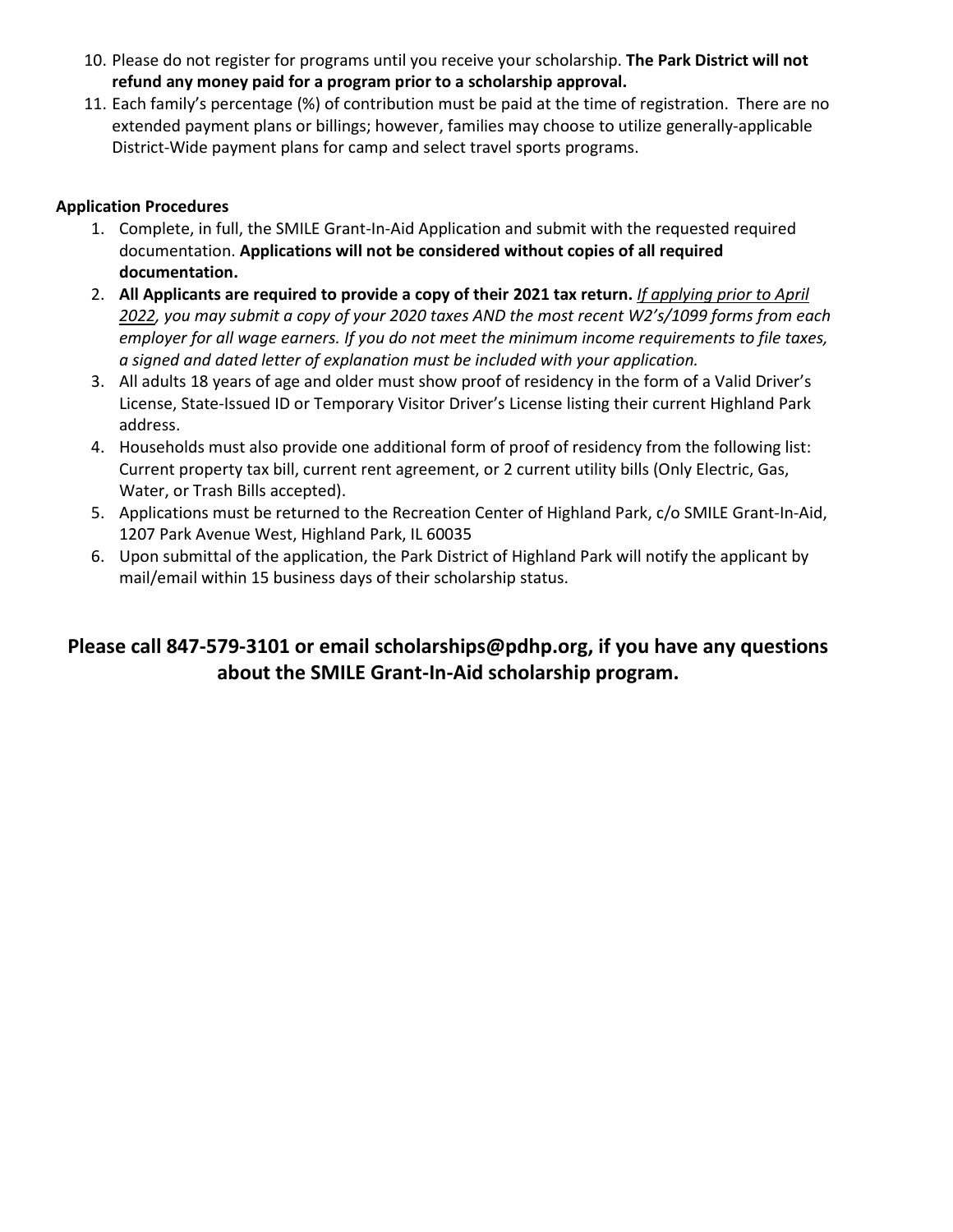

# **SMILE Grant-In-Aid Application Processing Time**

Kindly note that once a SMILE Grant-In-Aid application is submitted, it will take approximately **15 business days (3 weeks)** to process. Applications missing required documentation will further delay a decision beyond the 15 business day processing time.

If you choose to register for a program or membership prior to scholarship approval, any fees paid out-of-pocket will not be refunded. Additionally, all registration forms submitted with your scholarship application will remain unprocessed and returned along with the decision notification letter.

Approximate registration start dates are listed below. Please keep these dates in mind when submitting your application.

| Season           | <b>Registration Begins</b> |
|------------------|----------------------------|
| Winter 2022      | Early November 2021        |
| Camp 2022        | Early December 2021        |
| Spring 2022      | Mid-February 2022          |
| Summer 2022      | Late April/Early May 2022  |
| <b>Fall 2022</b> | Mid-Late July 2022         |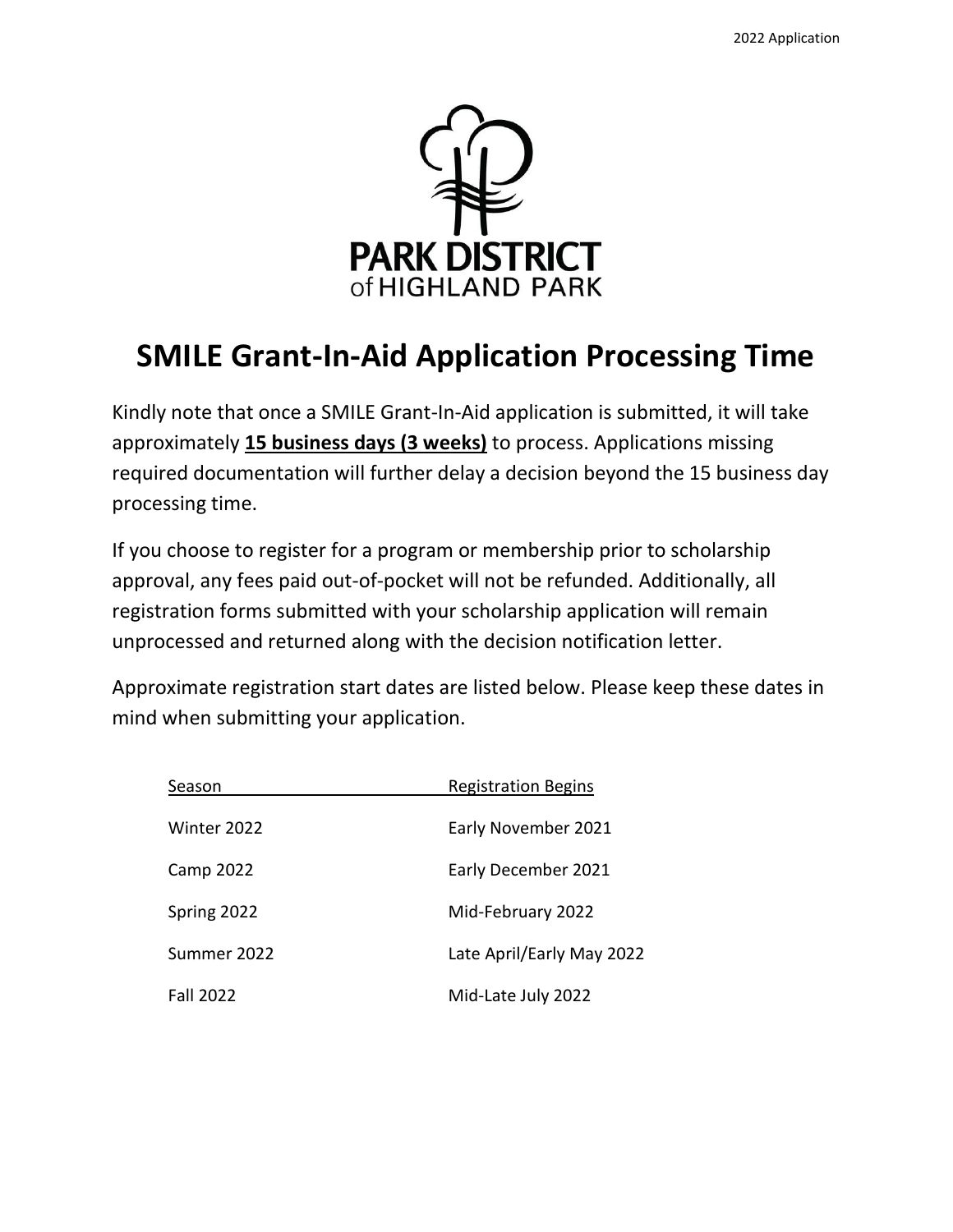

# **2022 SMILE Grant-In-Aid Eligibility Scale**

The Park District of Highland Park follows the Federal Poverty Guidelines to determine eligibility for the SMILE Grant-In-Aid Program. General income thresholds to receive financial assistance are based on and may not exceed the 225% and 275% Federal Poverty Level:

| <b>Household Size</b> | 100% Scholarship<br>(225% Federal Poverty Level) | 50% Scholarship<br>(275% Federal Poverty Level) |
|-----------------------|--------------------------------------------------|-------------------------------------------------|
| Individual            | \$28,980                                         | \$35,420                                        |
| Family of 2           | \$39,195                                         | \$47,905                                        |
| Family of 3           | \$49,410                                         | \$60,390                                        |
| Family of 4           | \$59,625                                         | \$72,875                                        |
| Family of 5           | \$69,840                                         | \$85,360                                        |
| Family of 6           | \$80,055                                         | \$97,845                                        |
| Family of 7           | \$90,270                                         | \$110,330                                       |
| Family of 8           | \$100,485                                        | \$122,815                                       |

All sources of income must be detailed on the attached scholarship application, including (but not limited to):

- Income/compensation from wages, salary, commissions or fees
- Self-employment income
- Social security
- Dividends or interest on savings or bonds or income from estates or trusts
- Rental income
- Public assistance or welfare payments
- Unemployment compensation
- Pensions or annuities
- Alimony or child support payments
- Royalties
- Regular contributions from persons not living in the household
- Other cash income (cash received or withdrawn from any source including savings, investments, trust accounts and other resources which would be available to pay for registration)

Other special circumstances or financial hardships will be considered on a case-by-case basis.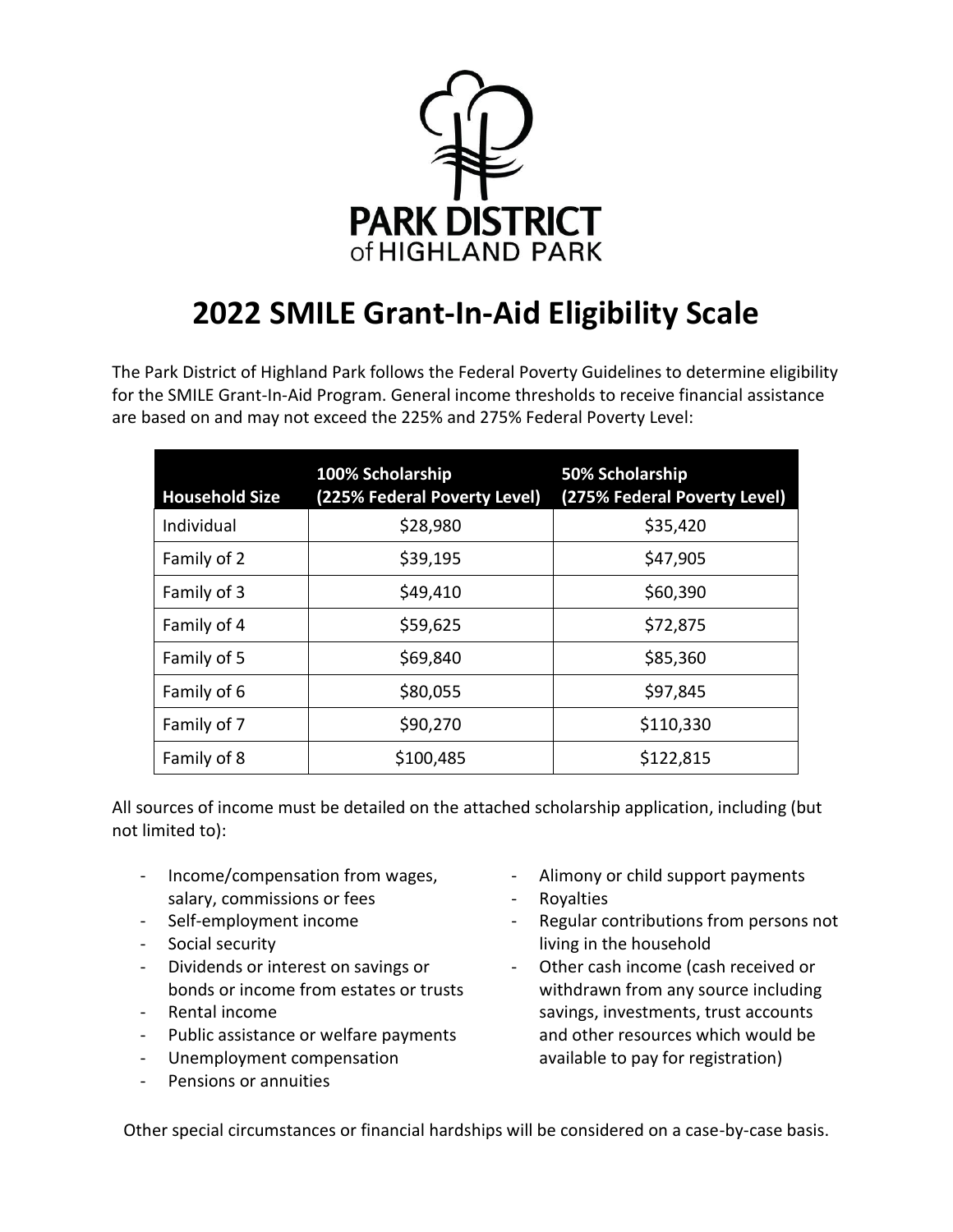

# Park District of Highland Park 2022 Grant-In-Aid Application

| <b>Office Use Only</b>         |  |  |  |  |
|--------------------------------|--|--|--|--|
| Date Rec'd                     |  |  |  |  |
| Reviewed                       |  |  |  |  |
| Letter Sent                    |  |  |  |  |
| <b>Registration Input</b>      |  |  |  |  |
| Level of Support<br>% Initials |  |  |  |  |

|  |  | $\Box$ New Applicant |  |
|--|--|----------------------|--|
|--|--|----------------------|--|

**□ New Applicant □ <sup>2021</sup> Recipient**

# **Would you like future applications (please check one)** □**Mailed** □**Emailed**

# **Part I- Family Information**

| Applicant's Name: ___________________________ |       |      |                                                                                                            |  |
|-----------------------------------------------|-------|------|------------------------------------------------------------------------------------------------------------|--|
|                                               | First | Last | <b>Birth Date</b>                                                                                          |  |
|                                               |       |      |                                                                                                            |  |
|                                               |       |      | _ Zip: ____________________________                                                                        |  |
|                                               |       |      | Housing: $\Box$ Homeowner $\Box$ Rent $\Box$ Living with family/friend $\Box$ Other (Explain) ____________ |  |
|                                               |       |      |                                                                                                            |  |
|                                               |       |      |                                                                                                            |  |

#### **Please list each person residing in your household, including any dependents:**

| <b>First &amp; Last Name</b> | <b>Birthdate</b> | Age | <b>Relationship to</b><br><b>Applicant</b> | <b>Employment Status</b>                                                                                                     |
|------------------------------|------------------|-----|--------------------------------------------|------------------------------------------------------------------------------------------------------------------------------|
|                              |                  |     |                                            | □ Child/Student □ Employed □ Self-Employed<br>$\Box$ Unemployed $\Box$ Stay at Home Parent or Caregiver                      |
|                              |                  |     |                                            | □ Child/Student □ Employed □ Self-Employed<br>$\Box$ Unemployed $\Box$ Stay at Home Parent or Caregiver                      |
|                              |                  |     |                                            | □ Child/Student □ Employed □ Self-Employed<br>□ Unemployed □ Stay at Home Parent or Caregiver<br>$\Box$ Retired $\Box$ Other |
|                              |                  |     |                                            | □ Child/Student □ Employed □ Self-Employed<br>$\Box$ Unemployed $\Box$ Stay at Home Parent or Caregiver                      |
|                              |                  |     |                                            | □ Child/Student □ Employed □ Self-Employed<br>□ Unemployed □ Stay at Home Parent or Caregiver<br>$\Box$ Retired $\Box$ Other |
|                              |                  |     |                                            | □ Child/Student □ Employed □ Self-Employed<br>□ Unemployed □ Stay at Home Parent or Caregiver                                |
|                              |                  |     |                                            | □ Child/Student □ Employed □ Self-Employed<br>□ Unemployed □ Stay at Home Parent or Caregiver<br>$\Box$ Retired $\Box$ Other |
|                              |                  |     |                                            | □ Child/Student □ Employed □ Self-Employed<br>□ Unemployed □ Stay at Home Parent or Caregiver                                |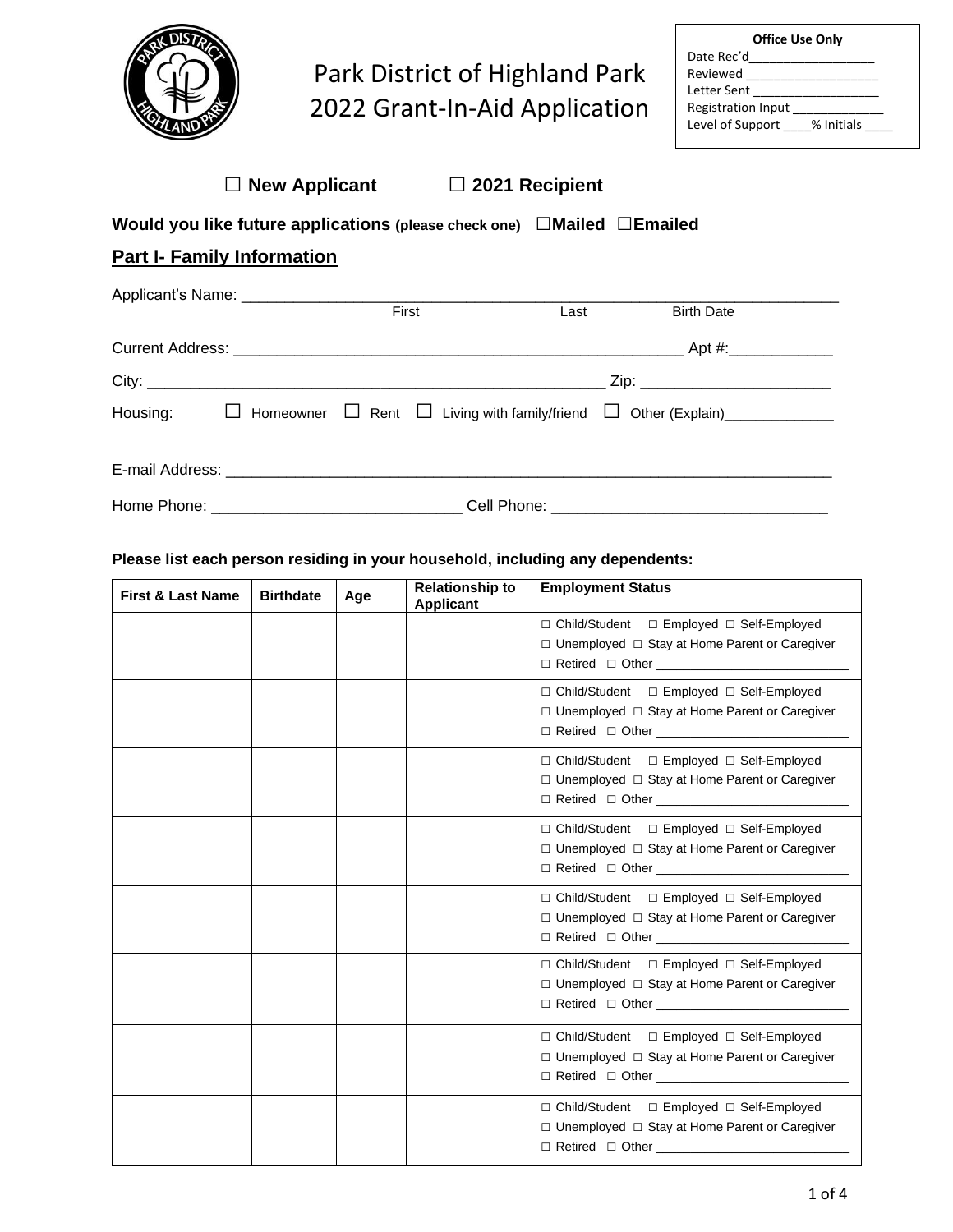# **Part II- Employment & Financial Information**

**Please list the current employment and financial information of all working individuals in your household.** *If there are more than 2 wage earners in your household, please list their employment information on the back of the application.* 

|                                                                                              |           | as of date $\frac{1}{\sqrt{1-\frac{1}{2}}}\left(1-\frac{1}{2}\right)$ |  |
|----------------------------------------------------------------------------------------------|-----------|-----------------------------------------------------------------------|--|
|                                                                                              |           |                                                                       |  |
|                                                                                              |           |                                                                       |  |
|                                                                                              |           |                                                                       |  |
|                                                                                              |           |                                                                       |  |
|                                                                                              |           | as of date $\frac{1}{\sqrt{1-\frac{1}{2}}}\left(1-\frac{1}{2}\right)$ |  |
| Do you or your spouse have any investment accounts? $\Box$ No $\Box$ Yes - Account Value: \$ |           |                                                                       |  |
| Do you or your spouse have a savings account?                                                | <b>No</b> | □ Yes - Account Balance: \$                                           |  |
| Do you or your spouse have a checking account?                                               | No        | □ Yes - Account Balance: \$                                           |  |
| Do you or your spouse receive a monthly pension?                                             | $\Box$ No | $\Box$ Yes: \$____________________________/month                      |  |
| Other Sources of Income (please explain):                                                    |           |                                                                       |  |
|                                                                                              |           |                                                                       |  |

## **Part III – Required Documentation**

#### **The following documents are required to submit with your application. Application will be denied without proper documentation.**

- $\Box$  Proof of Residency Each adult 18+ residing in household must provide a copy of their valid State ID, Driver's License or Temporary Visitor Driver's License listing their current Highland Park address **-AND-** one of the following for the household:
	- $\circ$  Current property tax bill, current rental agreement, or 2 current utility bills (electric, gas, water or trash)
- $\Box$  Copy of most recent Federal Income Tax Return (2021 or 2020) Must list spouse and all dependents. *If you do not meet the minimum income requirements to file taxes, a signed and dated letter of explanation must be included with your application. If dependent is not listed on tax return, applicant will be asked to provide proof of guardianship.*
- $\Box$  Copy of 3 most recent pay stubs from each wage earner residing in household. Must show yearto-date gross income. If self-employed, a year-to-date profit/loss statement is required.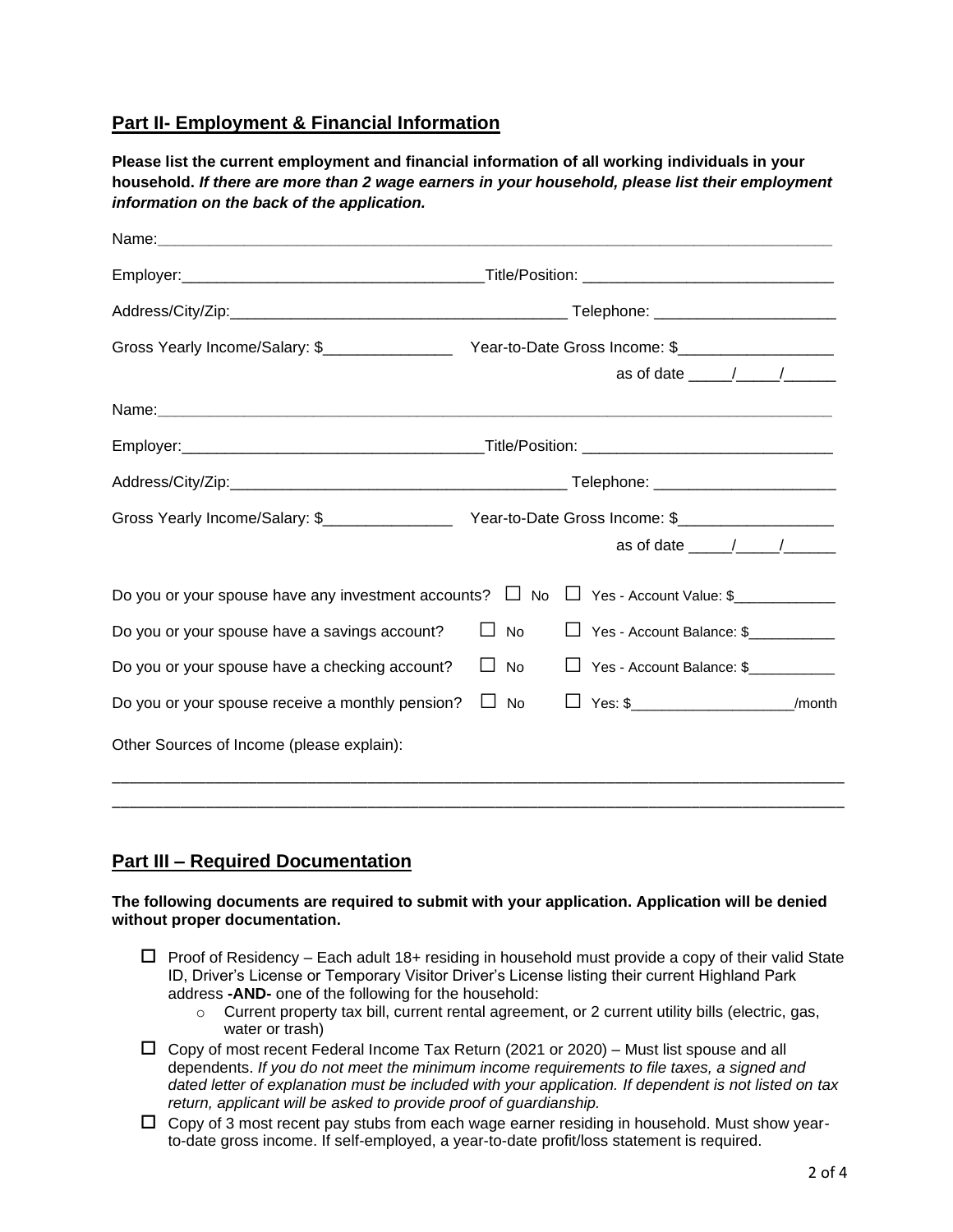# **Part III (Continued) – Required Documentation**

**The following additional documents will help determine financial assistance and may expedite approval. Please check assistance you are currently receiving and attach only those documents.**

| ப | Public Aid / Cash (Copy of document including amount received) Case #_______________________________             |  |  |  |  |
|---|------------------------------------------------------------------------------------------------------------------|--|--|--|--|
| ப | SNAP / food stamps (Copy of approval document)                                                                   |  |  |  |  |
| ⊔ | Medical assistance HFS, WIC, etc (copy of medical eligibility given as proof at a doctor's office)               |  |  |  |  |
| ⊔ | School lunch program (copy of school approval letter)                                                            |  |  |  |  |
| ⊔ | HUD / Subsidized Housing (copy of lease or lease amendment)                                                      |  |  |  |  |
| ⊔ | Unemployment benefits (copy of UI benefit approval document)                                                     |  |  |  |  |
| □ | Child support, alimony (copy of court documents listing amount to be received)                                   |  |  |  |  |
| ப | Social security, disability or death benefits (copy of recipient documentation showing monthly<br>benefit amount |  |  |  |  |
| ப | Other benefits or sources of aid (including help from family/friends) - Please explain:                          |  |  |  |  |
|   |                                                                                                                  |  |  |  |  |
|   |                                                                                                                  |  |  |  |  |
|   |                                                                                                                  |  |  |  |  |
|   |                                                                                                                  |  |  |  |  |
|   |                                                                                                                  |  |  |  |  |
|   |                                                                                                                  |  |  |  |  |
|   |                                                                                                                  |  |  |  |  |
|   | Excessive medical bills - Please explain:                                                                        |  |  |  |  |
|   |                                                                                                                  |  |  |  |  |
|   |                                                                                                                  |  |  |  |  |
|   |                                                                                                                  |  |  |  |  |
|   |                                                                                                                  |  |  |  |  |
|   |                                                                                                                  |  |  |  |  |
|   |                                                                                                                  |  |  |  |  |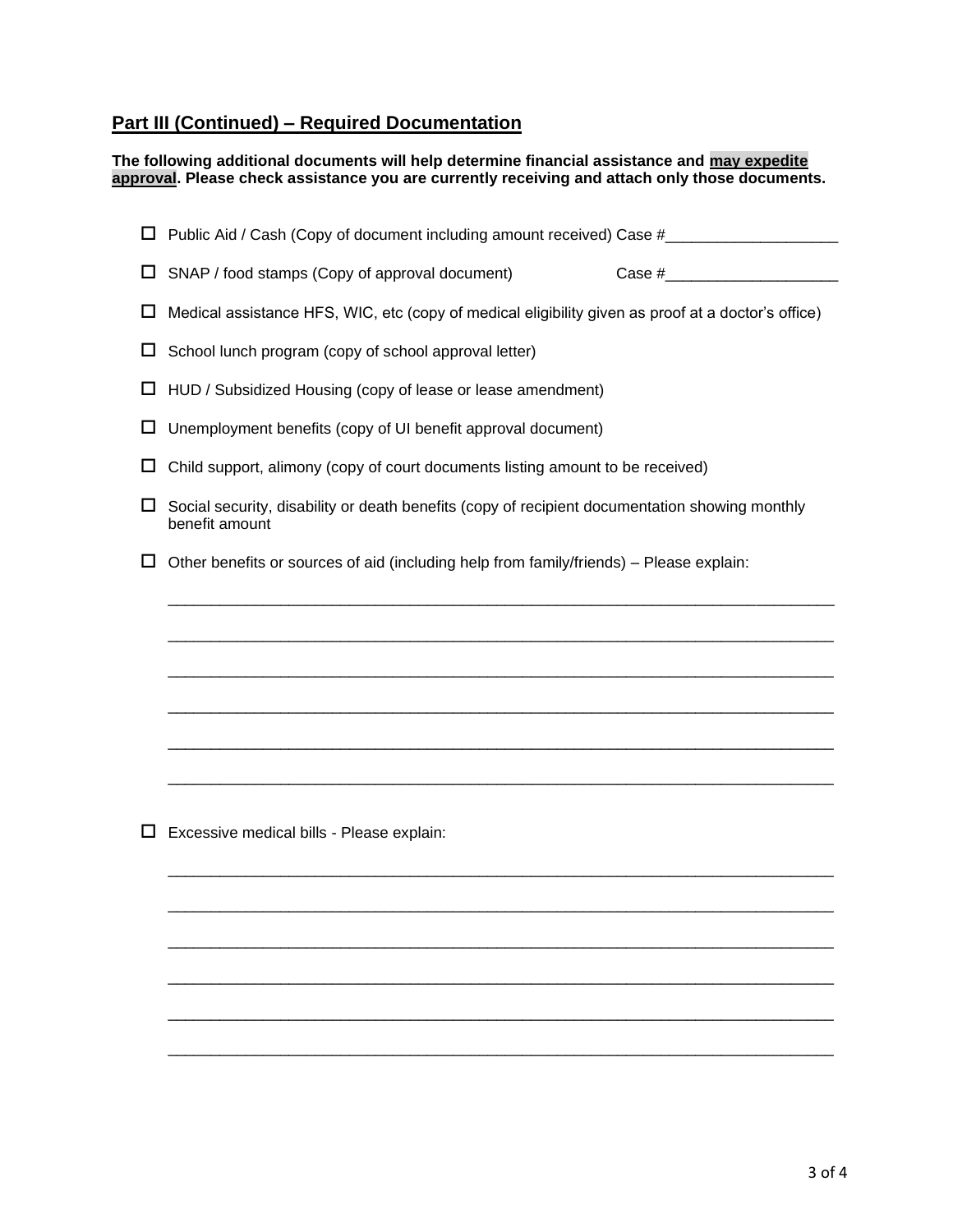### **In order to complete the application, applicant and their spouse/partner must sign the following statement below:**

**Please note: Incomplete application or lack of documentation will result in delays and/or rejection of your application.**

*I, the undersigned, in consideration for the opportunity to apply for a SMILE Grant-In-Aid Award, do herby voluntarily grant permission to the Park District of Highland Park to obtain, receive, review, copy and inspect my personal financial information, including but not limited to income tax returns, and authorize any person with custody thereof to release my personal financial information by fax, telephone, mail or e-mail, to the Park District of Highland Park, its officers, employees and attorneys, solely for the purposes described in this application. I will complete all forms reasonably necessary to implement this release.* 

*I fully understand that the personal financial information outlined in this application will be kept confidential by the Park District of Highland Park. Furthermore, I understand that it is my responsibility and obligation to notify the Park District of Highland Park of any changes in financial status. I verify that the information submitted here is true and accurate to the best of my knowledge and that all income has been reported. I understand that Park District of Highland Park officials may verify this information, and deliberate misrepresentation of the information will result in forfeiture of future assistance privileges and possible program participation.* 

\_\_\_\_\_\_\_\_\_\_\_\_\_\_\_\_\_\_\_\_\_\_\_\_\_\_\_\_\_\_\_\_\_\_\_\_\_\_\_\_\_\_ \_\_\_\_\_\_\_\_\_\_\_\_\_\_\_\_\_\_\_\_\_\_\_\_\_

\_\_\_\_\_\_\_\_\_\_\_\_\_\_\_\_\_\_\_\_\_\_\_\_\_\_\_\_\_\_\_\_\_\_\_\_\_\_\_\_\_\_ \_\_\_\_\_\_\_\_\_\_\_\_\_\_\_\_\_\_\_\_\_\_\_\_\_

**Please sign:**

| <b>Applicant's Signature</b> | <b>Date</b> |
|------------------------------|-------------|
|                              |             |

**Spouse/Partner's Signature discussed by Date**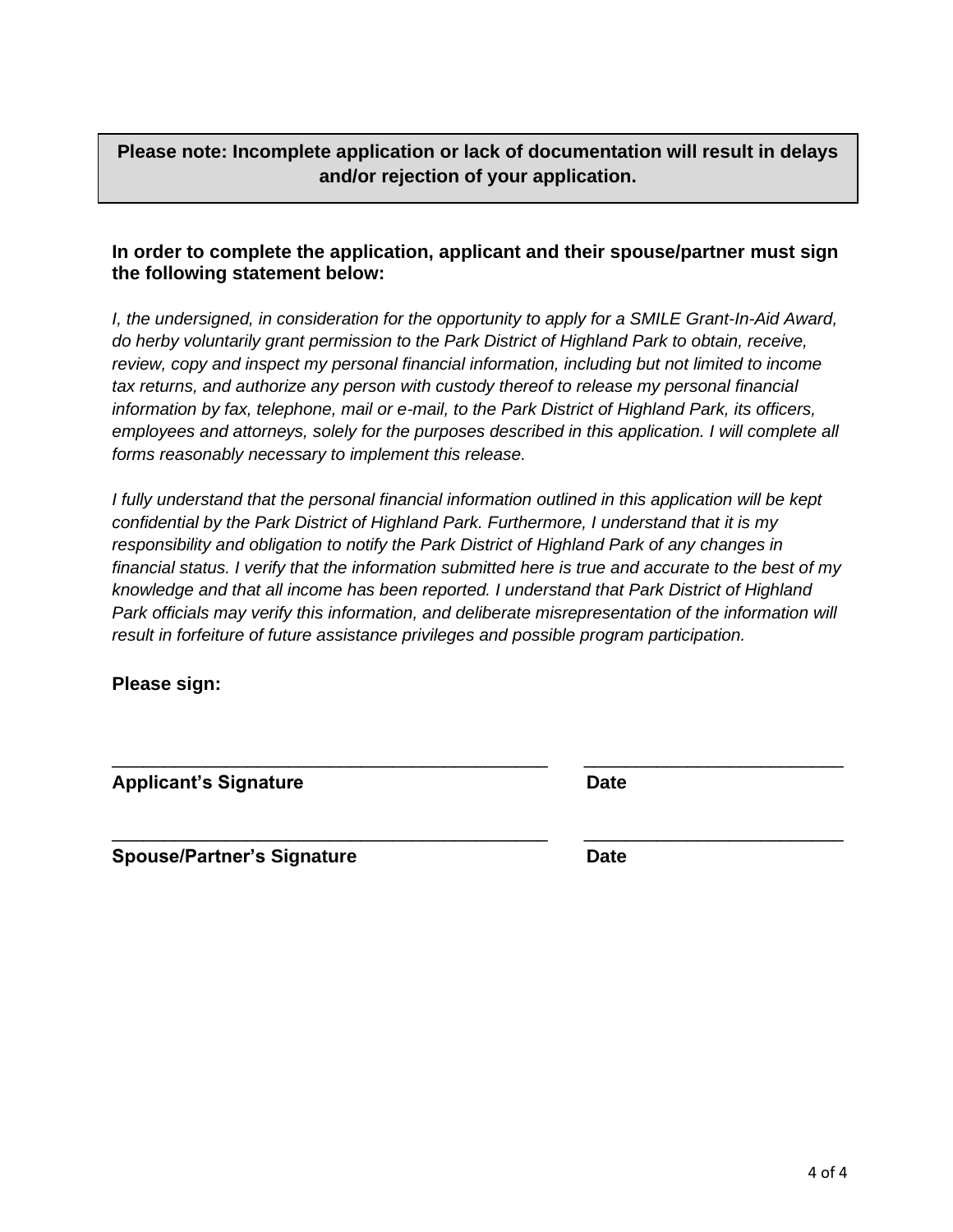

**636 Ridge Road, Highland Park, IL 60035 pdhp.org | 847.831.3810**

**2022 SMILE Grant-In-Aid Contractual Programs- Exclusion List**

The following programs **DO NOT QUALIFY** for Grant-In-Aid. Please have this list available when registering for any Park District Programs.

#### **District-Wide**

One-Day or Special Events Full-Year Programs Birthday Parties S.M.I.L.E. Events Dog Park Memberships Daily Admissions Merchandise (Uniforms/Costumes) Facility/Equipment Rentals Picnic Permits Beach/Boating Stickers

# **Centennial Ice Arena/**

## **Hidden Creek Aqua Park**

 Little Falcons Hockey Daily Fees/Admissions One-Day or Special Events Punch Passes Packaged Freestyle Ice

#### **Recreation Center**

Punch Passes Personal Training Swim Clubs/Teams Daily Fees/Admissions One-Day or Special Events

#### **West Ridge Programs**

Dance & Theater Classes Kindermusik Tae Kwon Do Karate Fencing Self-Defense Classes Magic Classes Private Lessons One-Day Programs or Special Events **Coding** Nexplore Programs

#### **Heller Nature Center**

 Team Building Course Daily Fees/Admissions One-Day or Special Events

#### **Deer Creek Racquet Club (Tennis)**

Tennis/Racquetball Memberships Private/Semi-Private Lessons Cardio Tennis Punch Passes Daily Fees/Admissions One-Day or Special Events

#### **Sunset Valley Golf Course**

Golf Membership Daily Fees/Admissions One-Day or Special Events

#### **Athletics**

Volleyball Lessons and Travel House League Team Registrations All Star Sports (3-6 yrs) Parent & Tot All Star Sports Adult Athletic Leagues (Except Individual Registrations) Little Giants Summer Baseball Camp Softball Skills Camps/Clinics Parent & Tot Super Sports Track and Field Events Running Camp Basketball Academy One-Day or Special Events